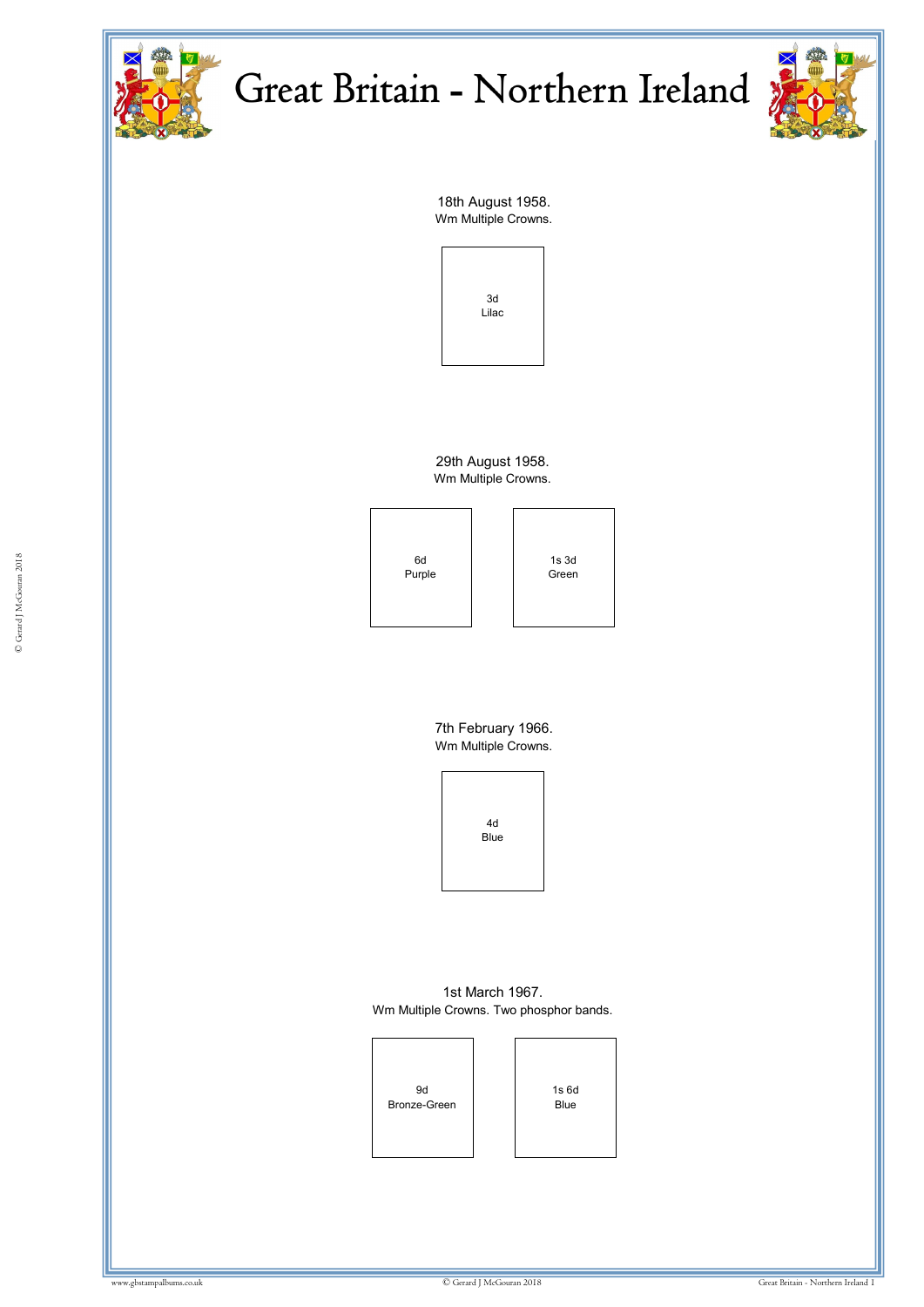9th June 1967. Wm Multiple Crowns. Centre phosphor band.



10th June 1967. Wm Multiple Crowns. Two phosphor bands.

| 4d          |  |
|-------------|--|
| <b>Blue</b> |  |

27th June 1968. Two phosphor bands.



4th September 1968. Two phosphor bands unless stated.

centre band



5d Blue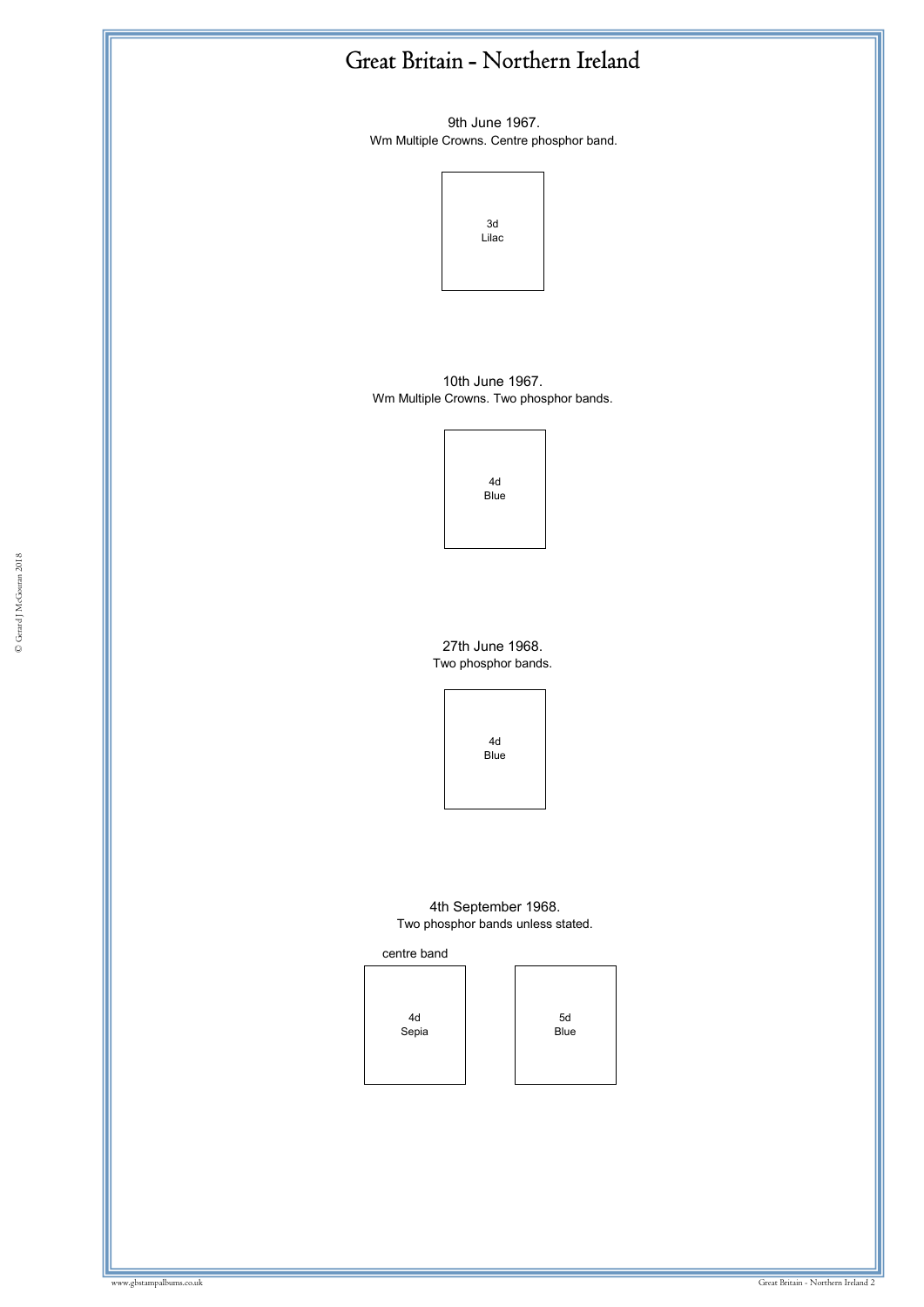26th February 1969. Centre phosphor band.



20th May 1969. Two phosphor bands.

| 1s <sub>6d</sub><br>Blue |  |
|--------------------------|--|
|                          |  |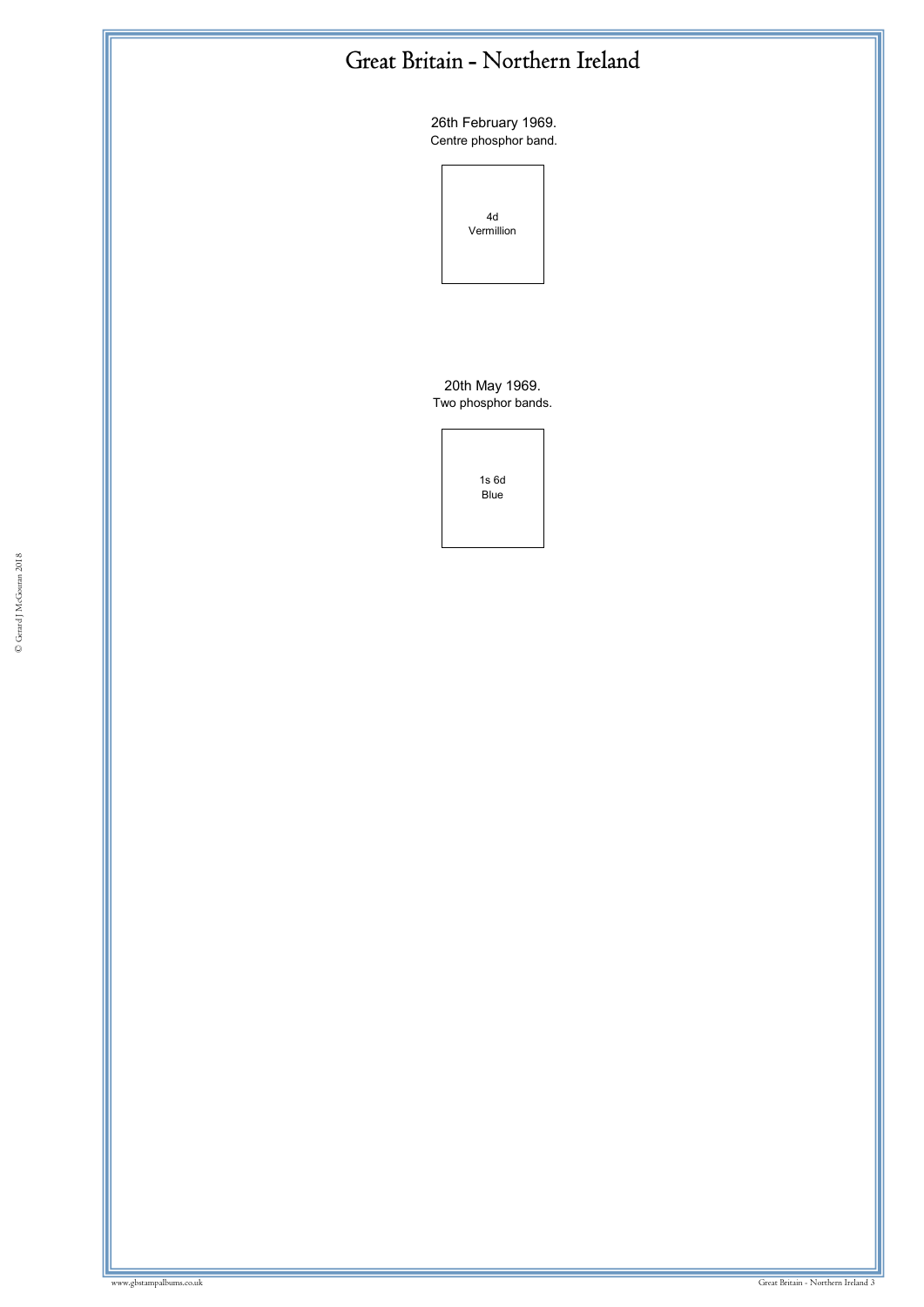

#### 6th November 1974. Two phosphor bands unless stated. Perf 15 x 14.



21st May 1975. Centre phosphor band.

> 5½p Violet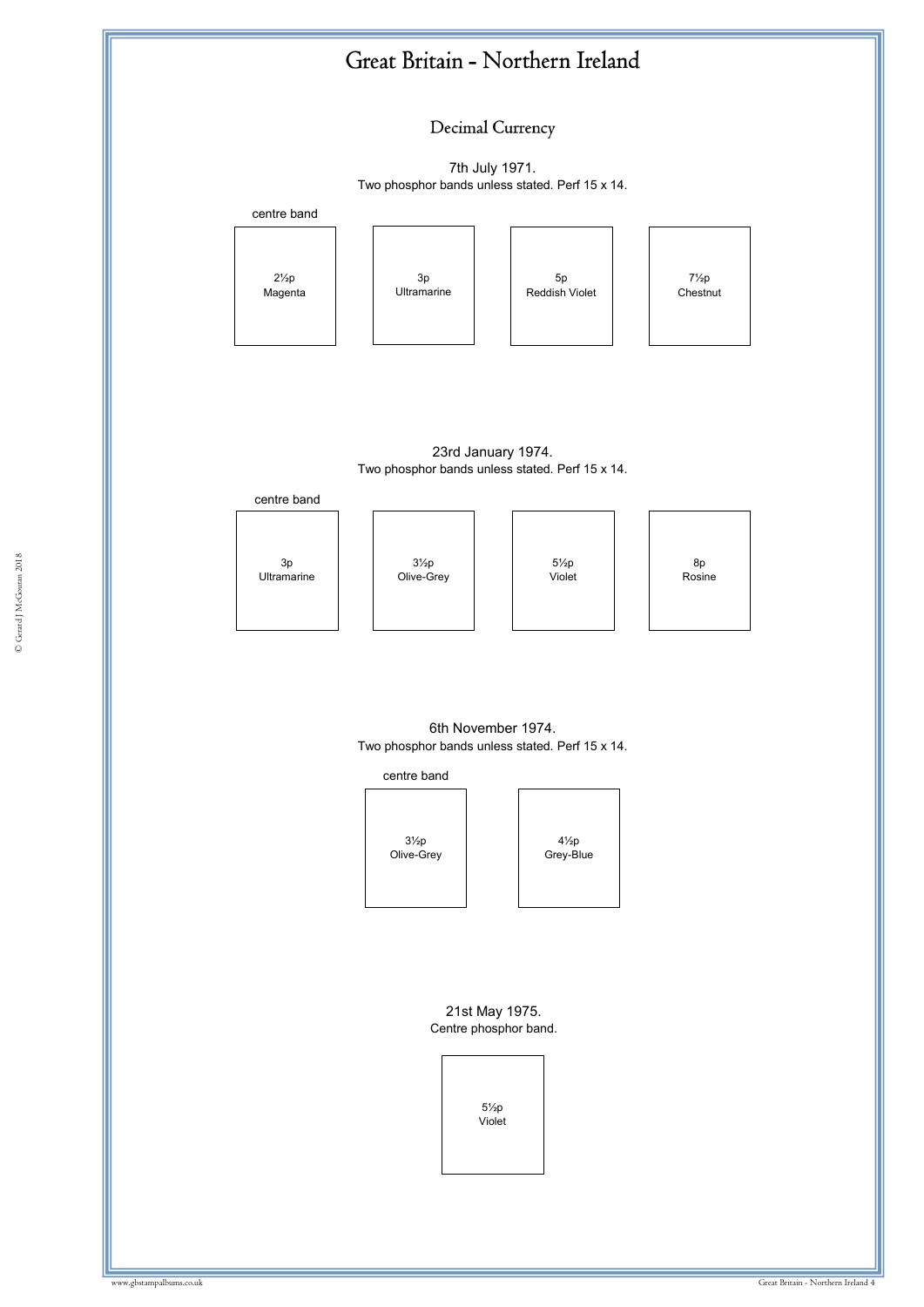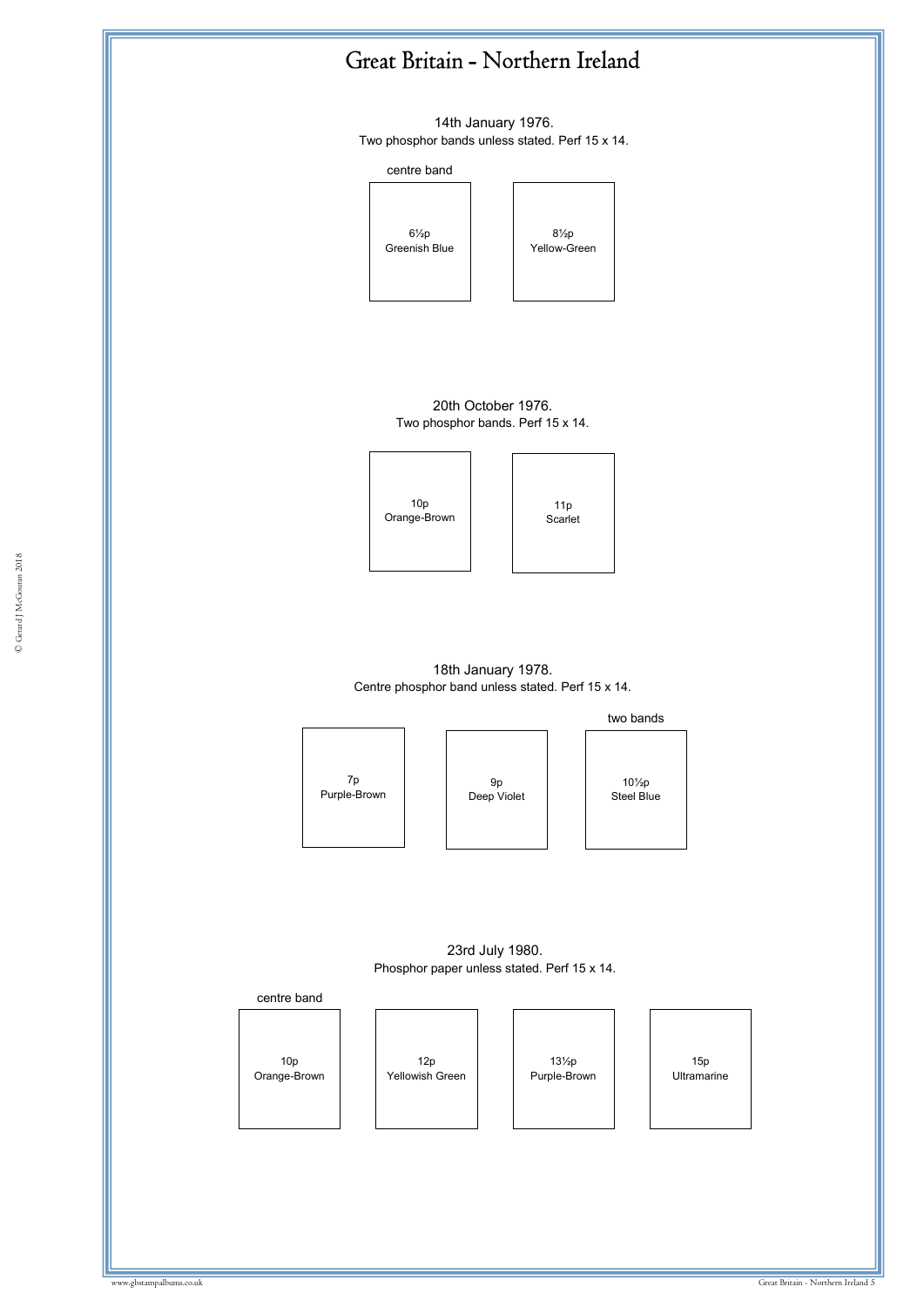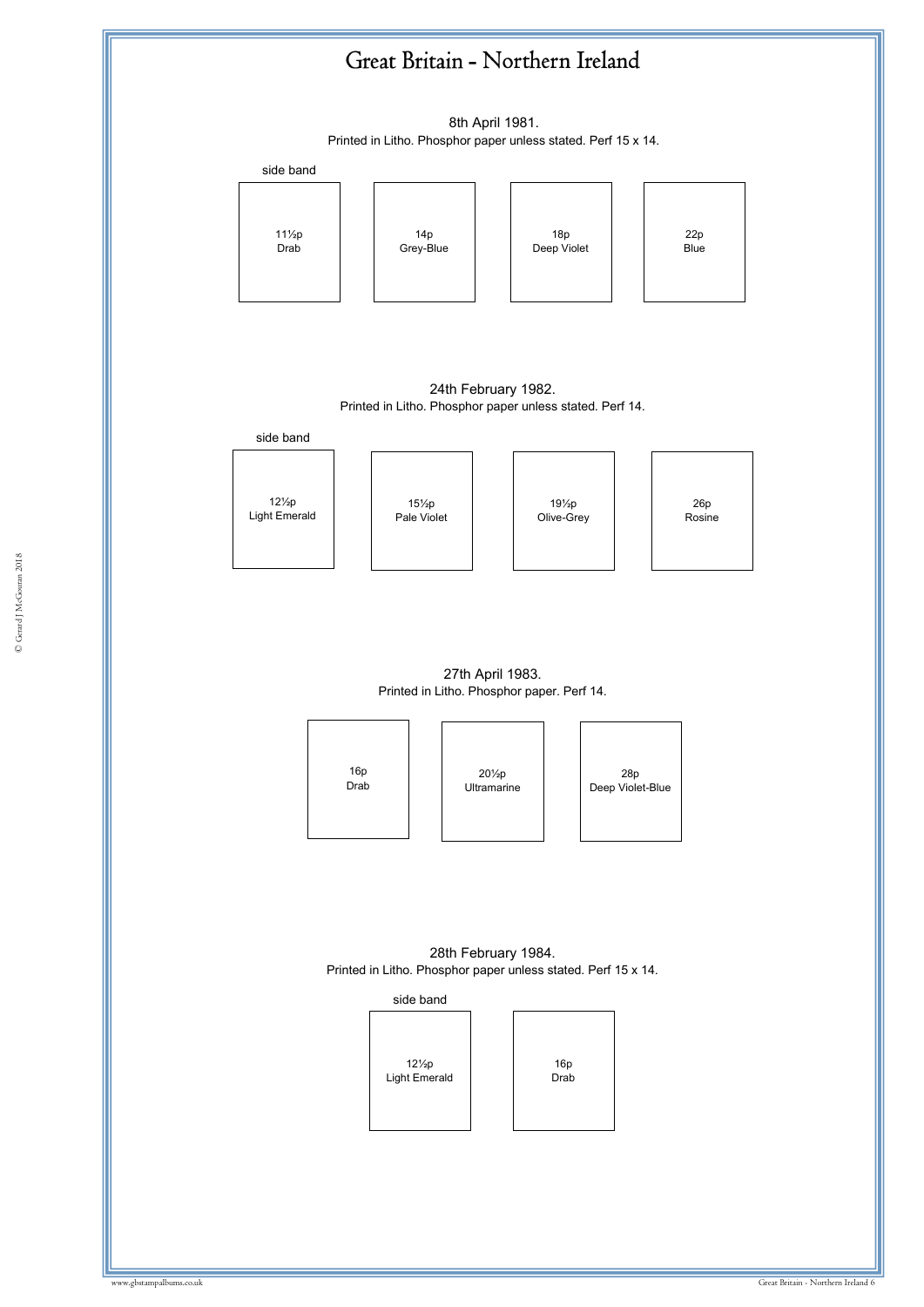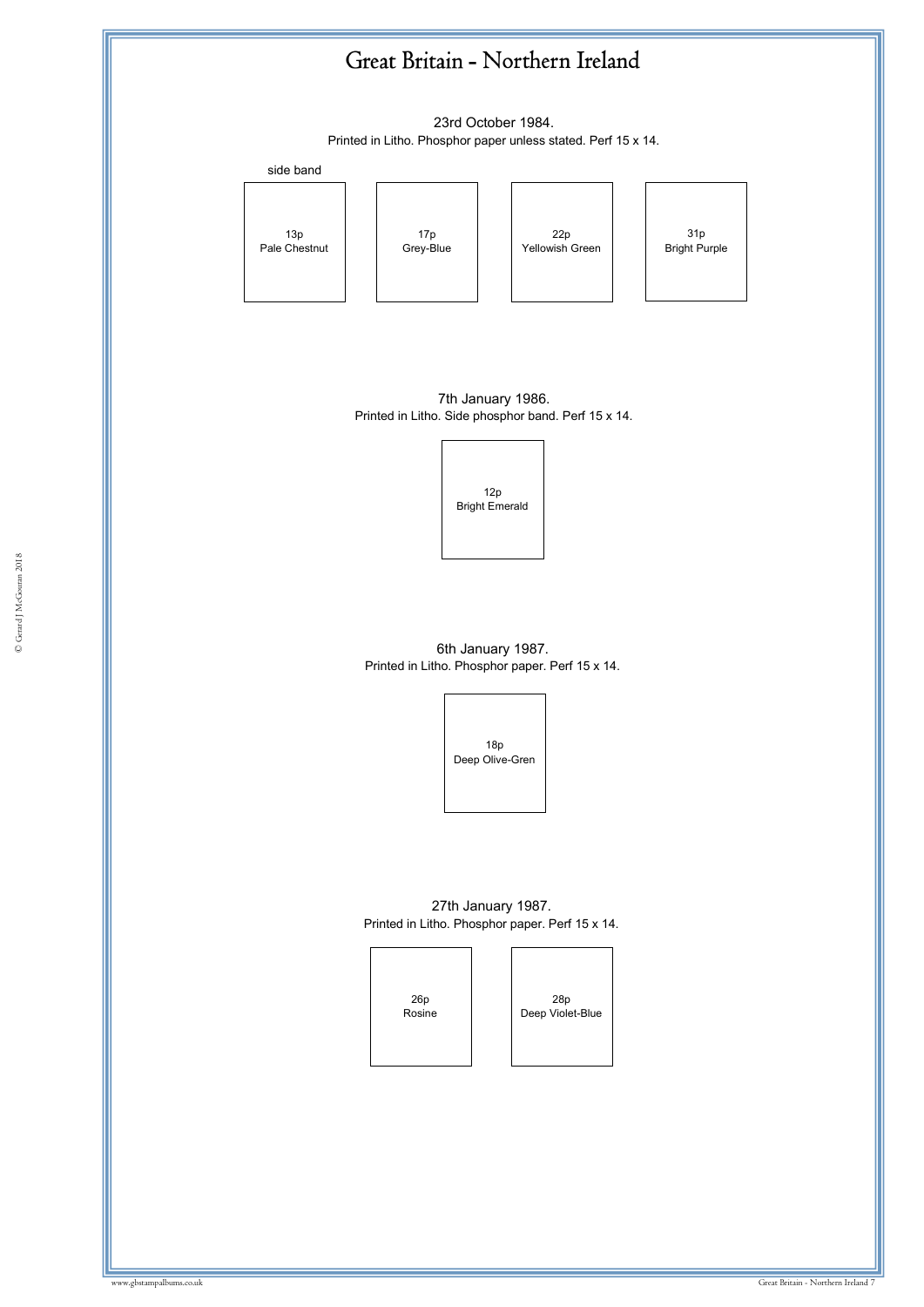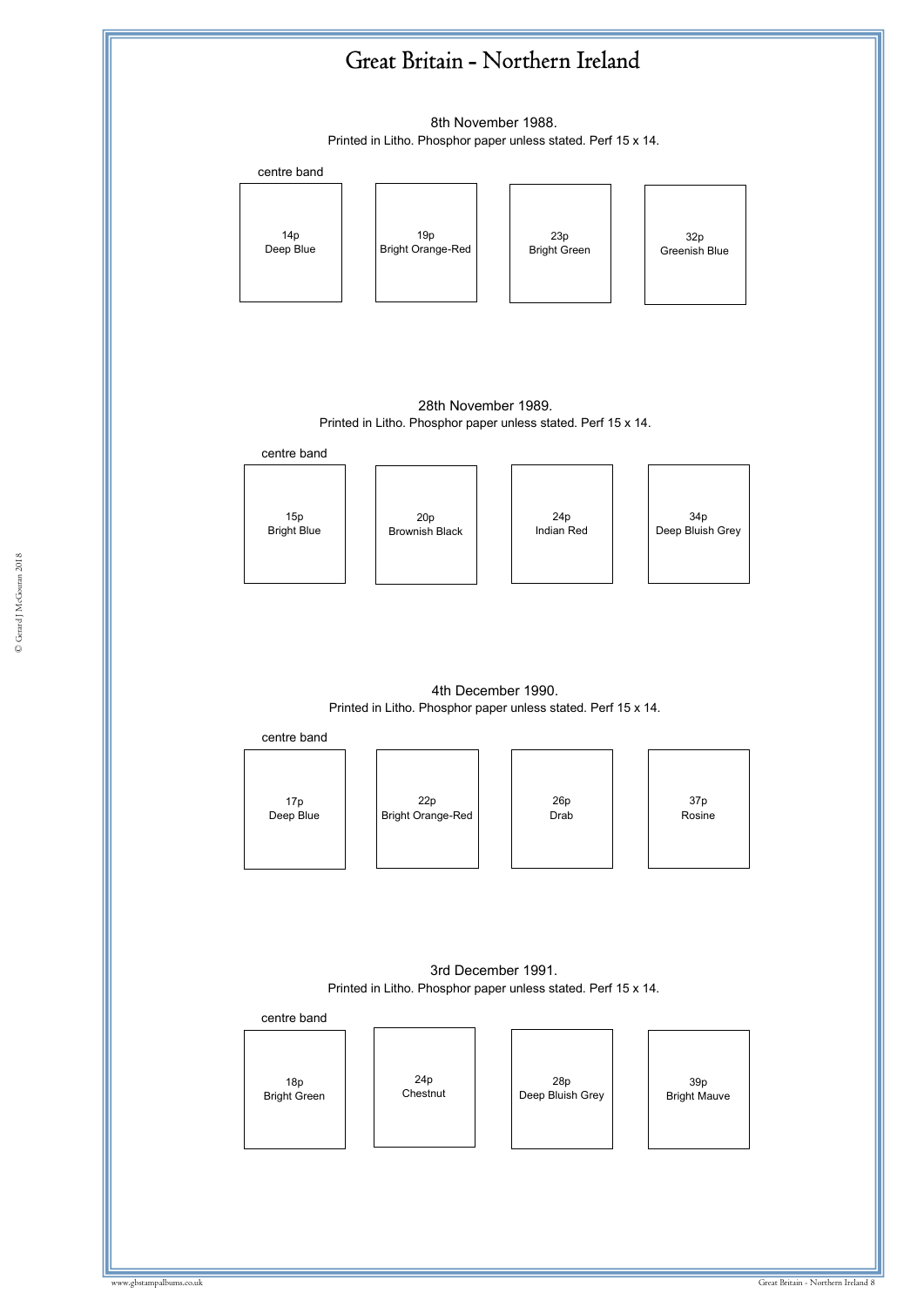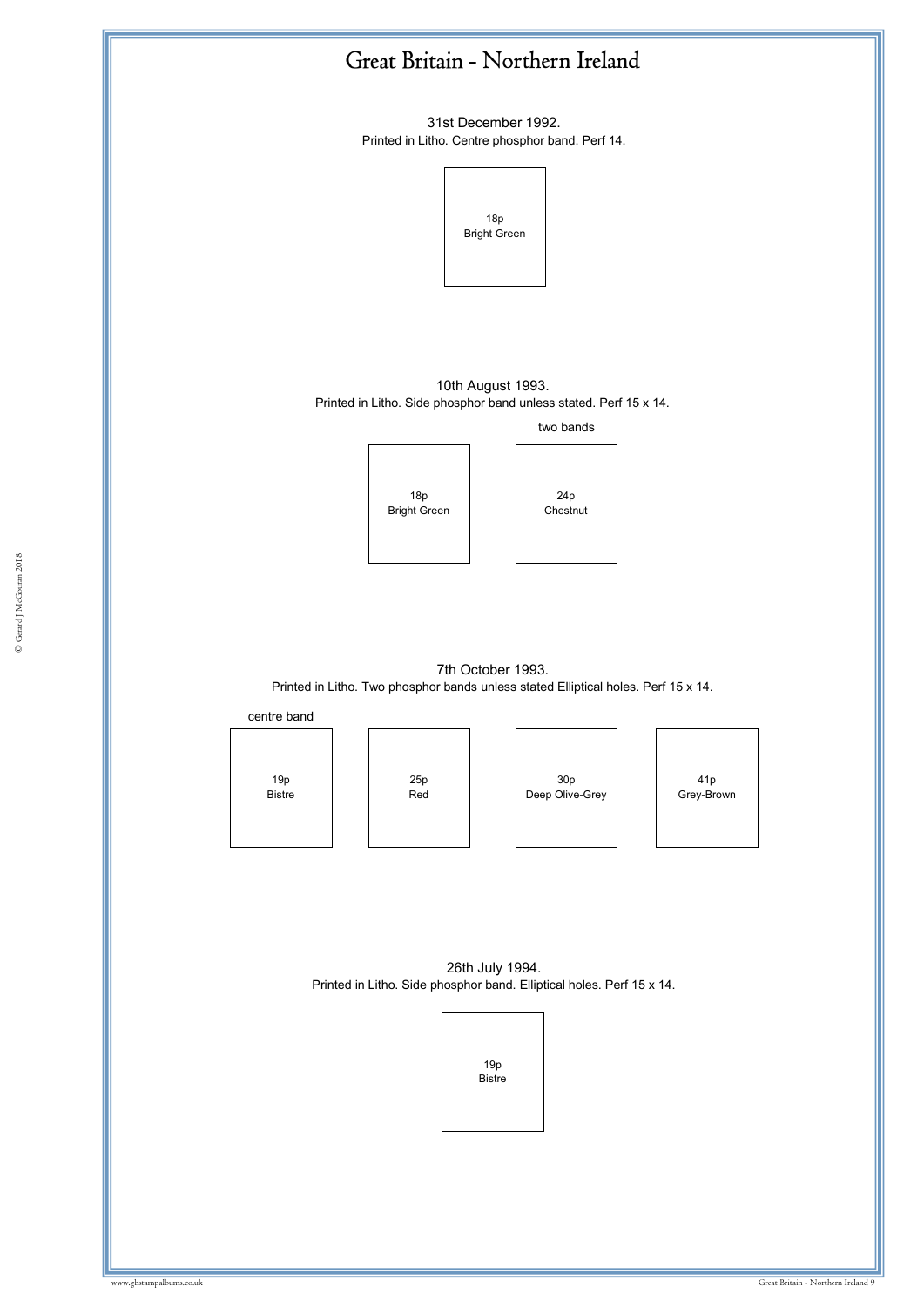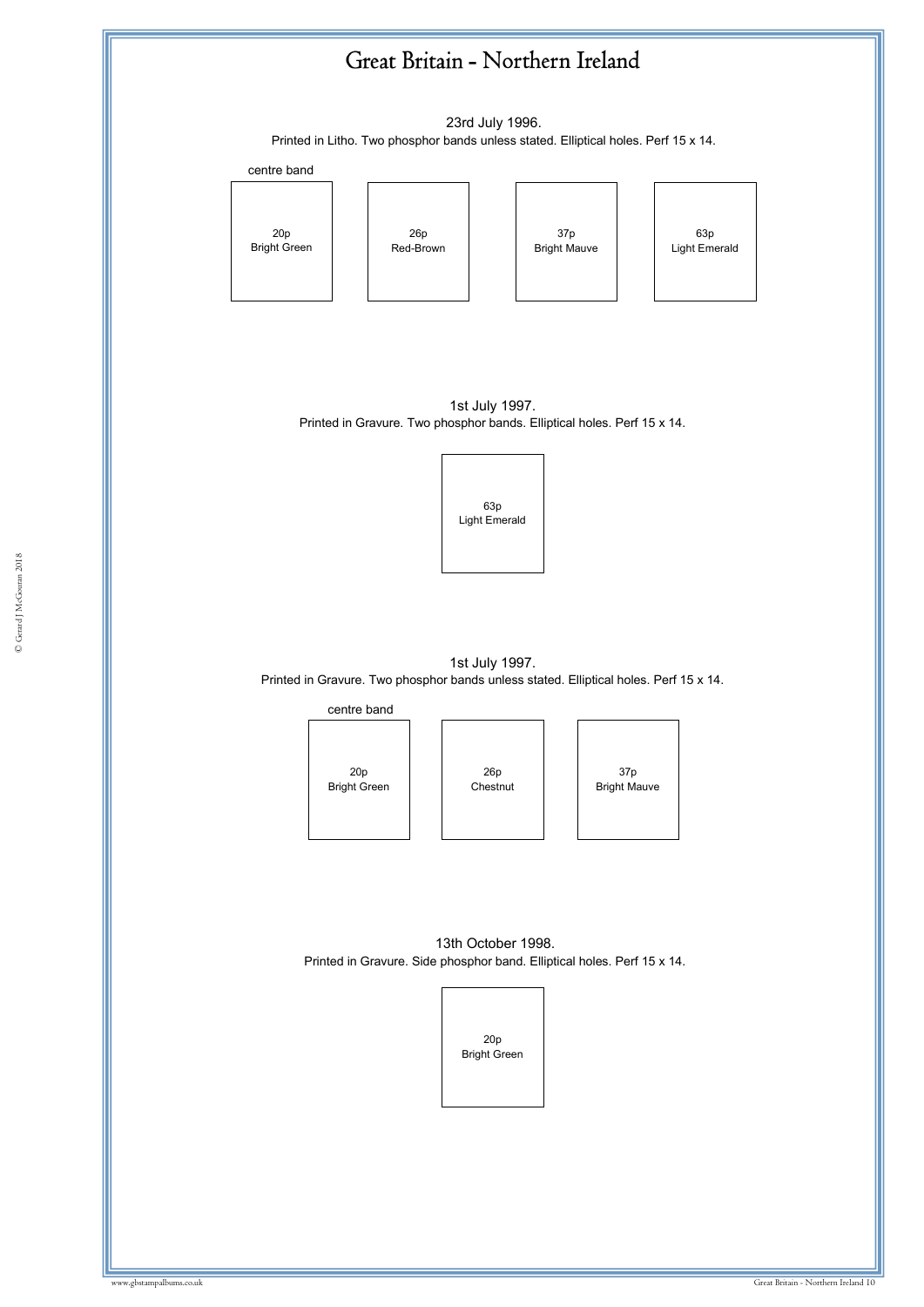13th October 1998. Printed in Gravure. Two phosphor bands. Elliptical holes. Perf 14.



8th May 1999. Printed in Gravure. Centre phosphor band. Elliptical holes. Perf 15 x 14.



 $\frac{94b}{1000}$ 8th June 1999. Printed in Gravure. Two phosphor bands. Elliptical holes. Perf 15 x 14.



64p Turquoise-Green

15th February 2000. Printed in Gravure. Two phosphor bands. Elliptical holes. Perf 14.

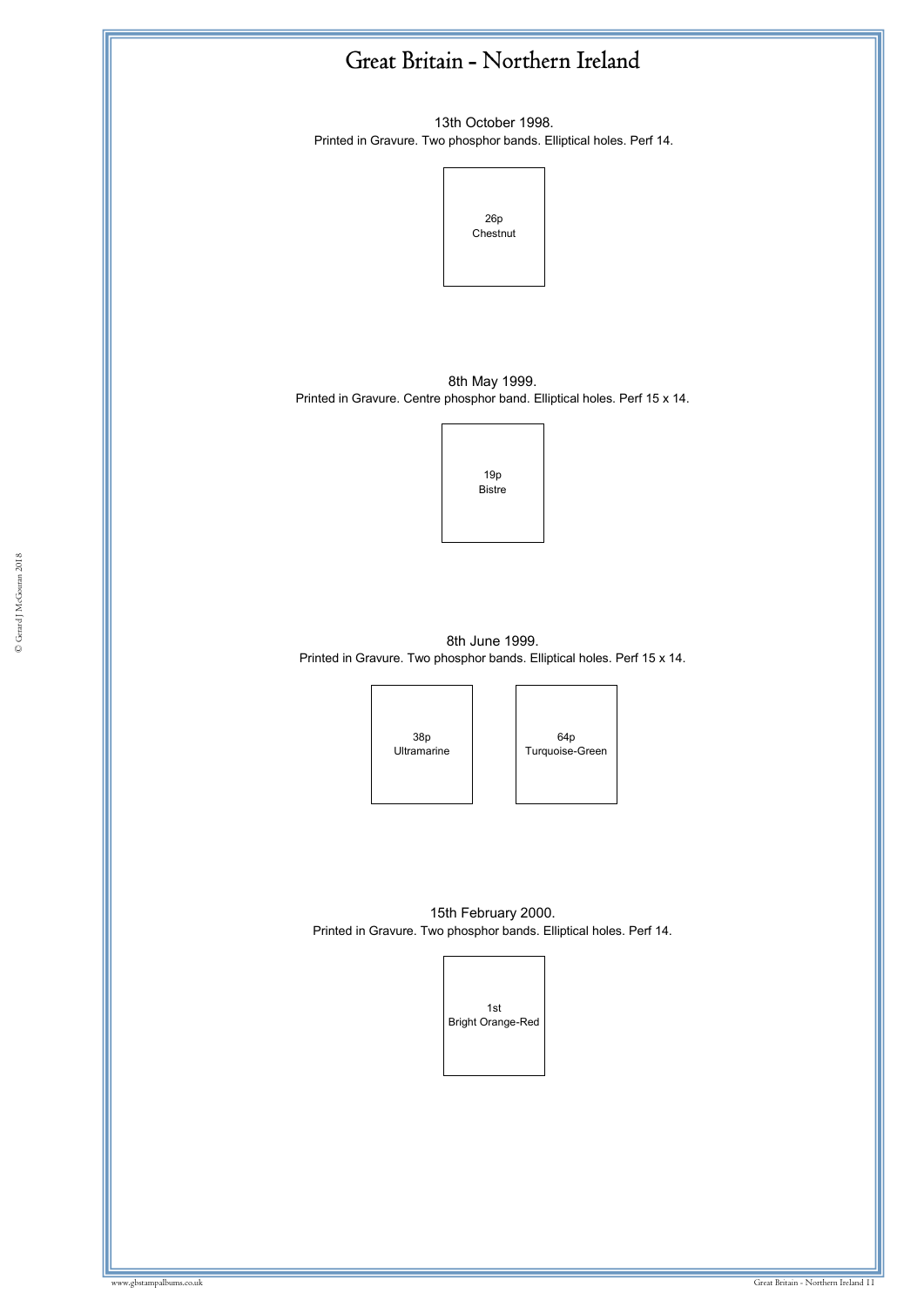25th April 2000. Printed in Gravure. Two phosphor bands. Elliptical holes. Perf 15 x 14.







14th October 2003. Printed in Litho. White borders. Two phosphor bands. Elliptical holes. Perf 15 x 14.

| 2nd              | 1st    | Ε     | 68p<br>Vase Pattern |
|------------------|--------|-------|---------------------|
| Giant's Causeway | Fields | Linen |                     |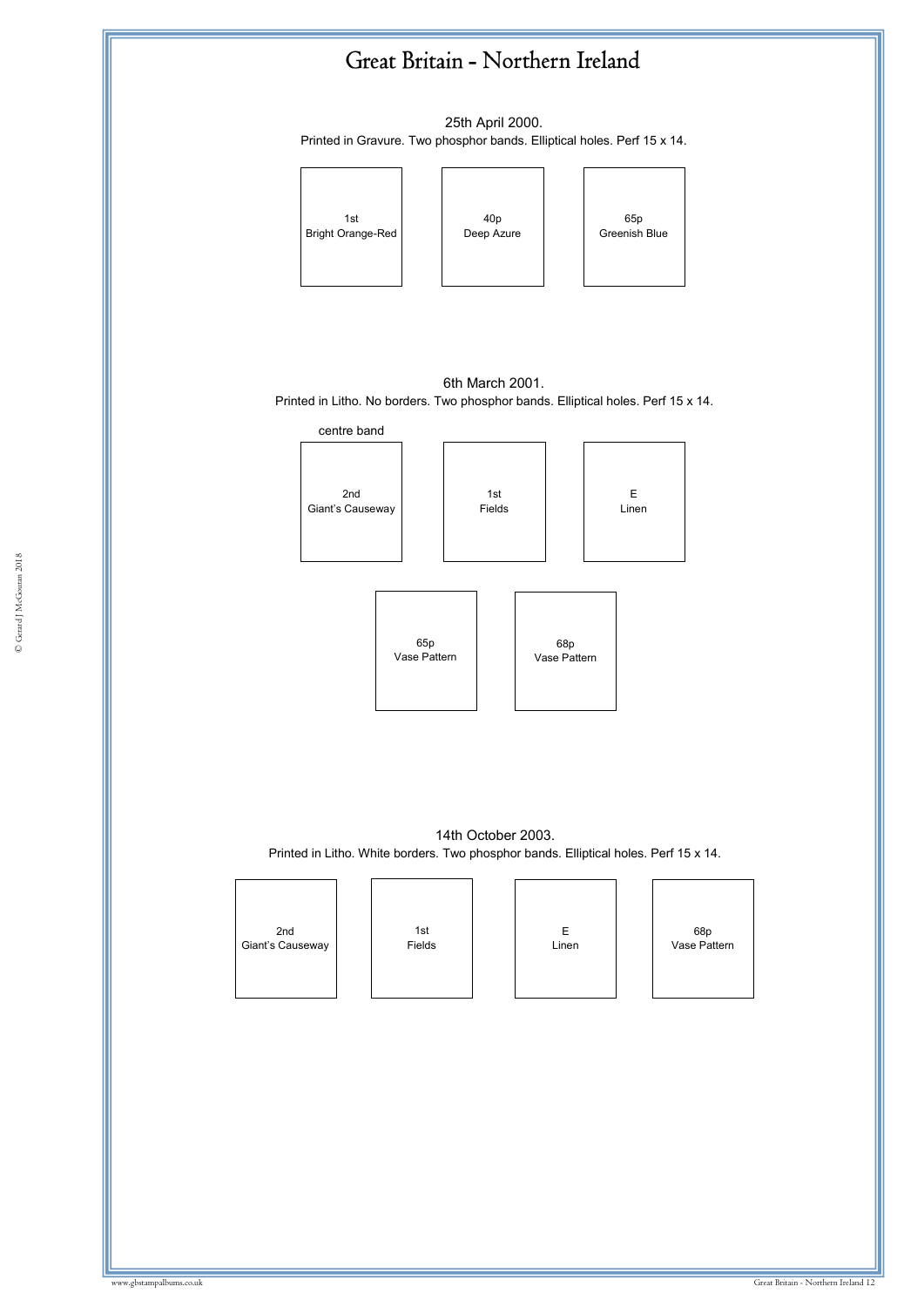11th May 2004. Printed in Gravure. Two phosphor bands. Elliptical holes. Perf 15 x 14.



5th April 2005. Printed in Litho. Two phosphor bands. Elliptical holes. Perf 15 x 14.



26th July 2005. Printed in Litho. Two phosphor bands. Elliptical holes. Perf 15 x 14.



28th March 2006. Printed in Litho. Two phosphor bands. Elliptical holes. Perf 15 x 14.

> 44p Linen

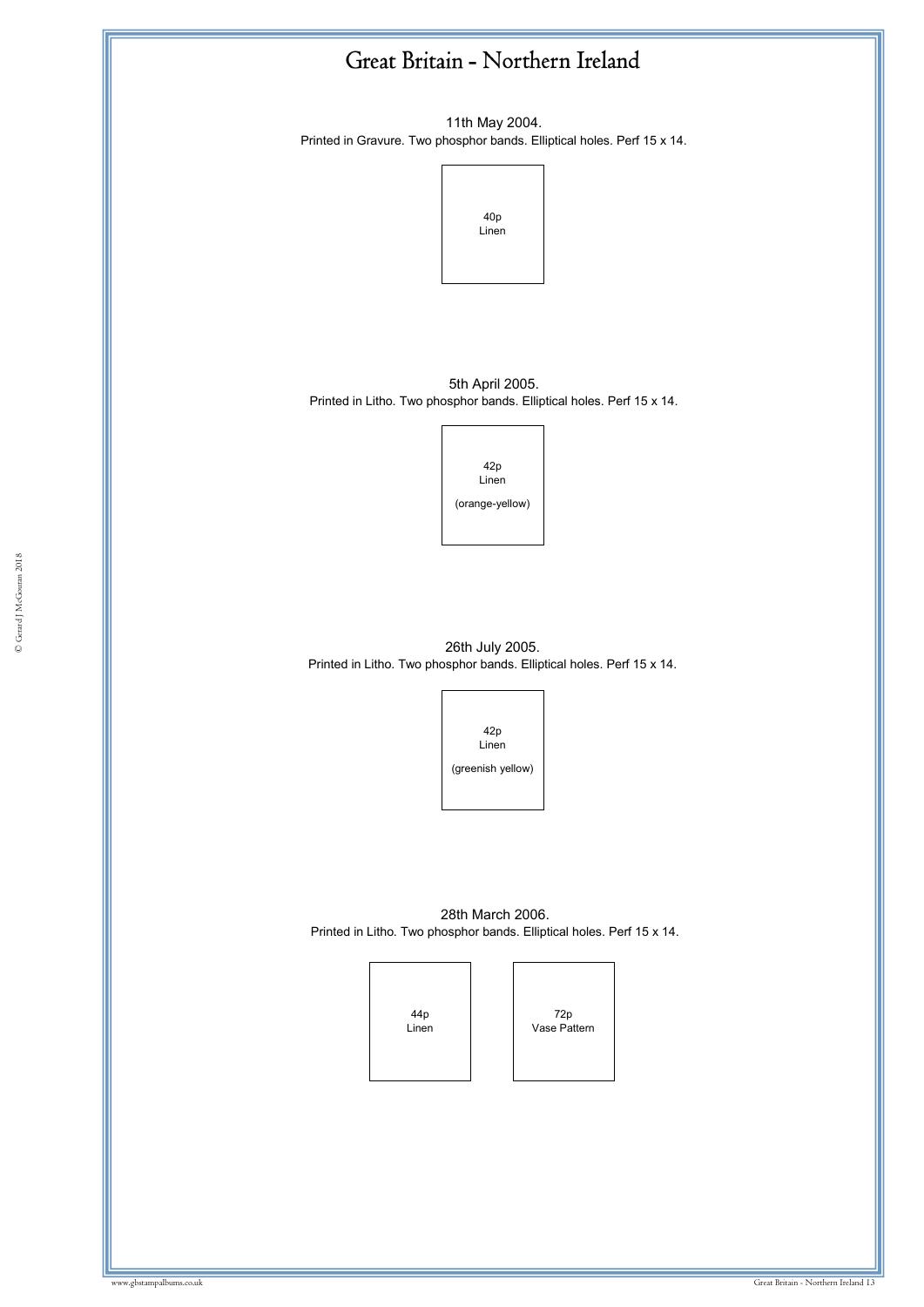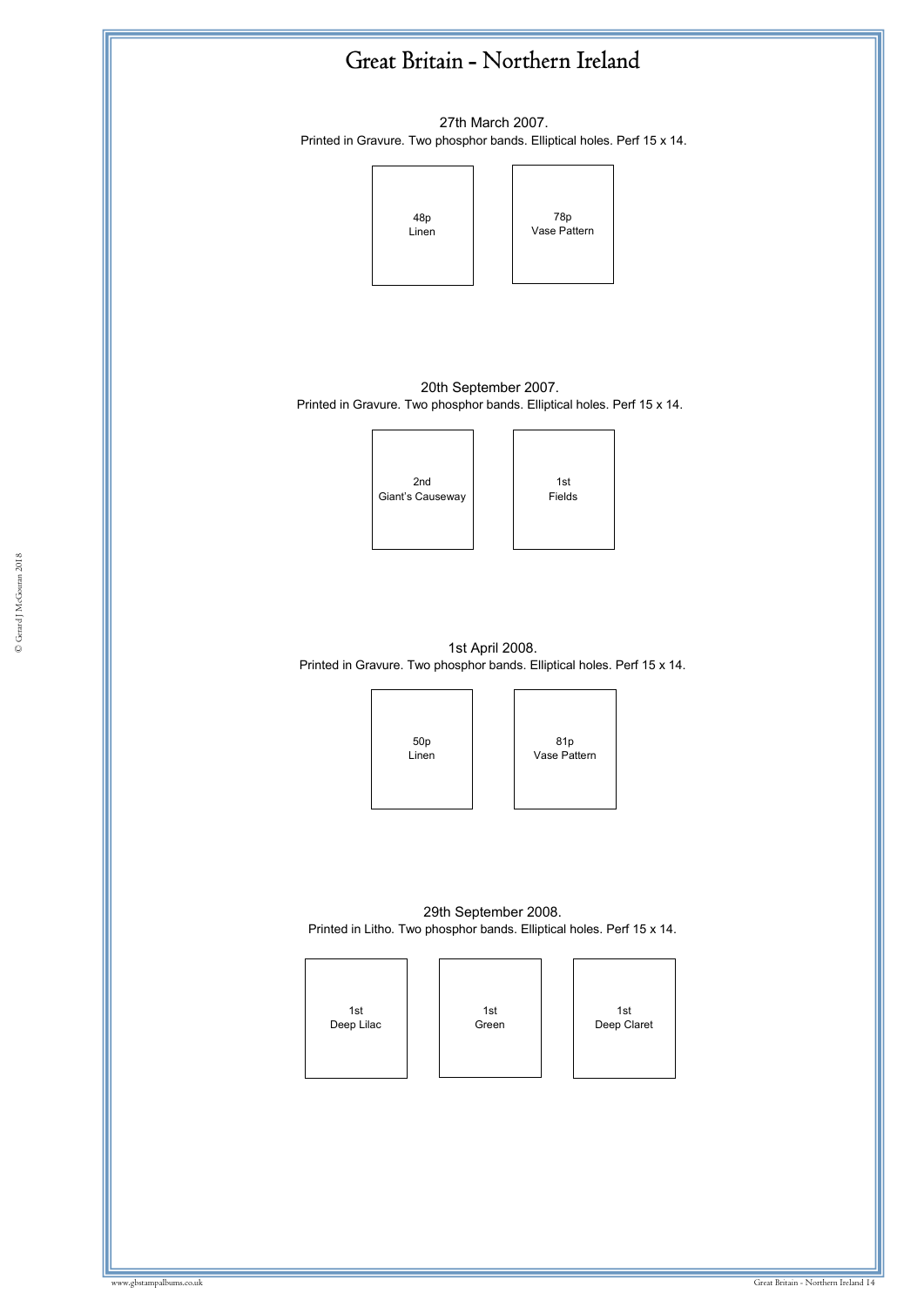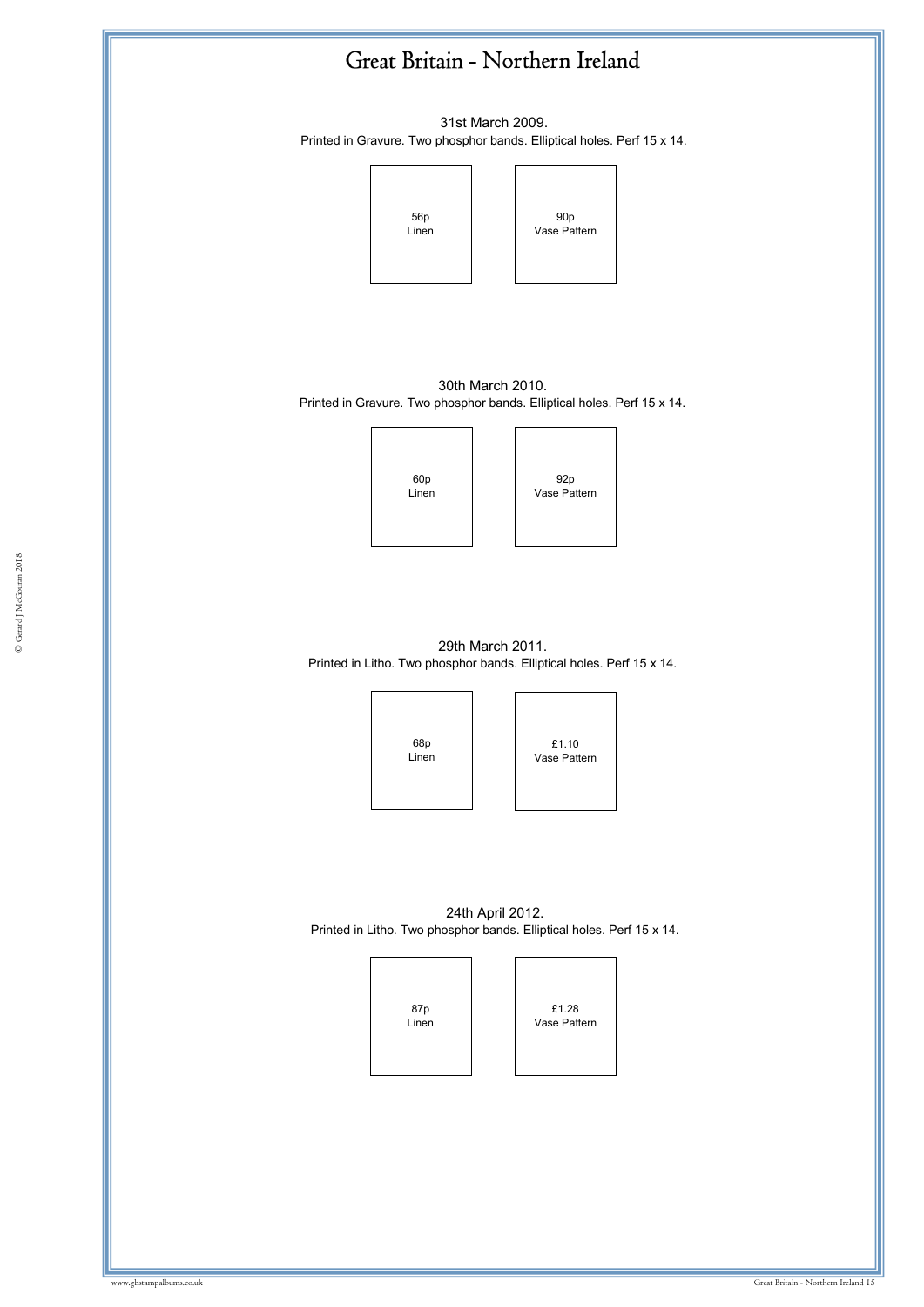27th March 2013. Printed in Litho. Two phosphor bands. Elliptical holes. Perf 15 x 14.



26th March 2014. Printed in Litho. Two phosphor bands. Elliptical holes. Perf 15 x 14.



24th March 2015. Printed in Litho. Two phosphor bands. Elliptical holes. Perf 15 x 14.

> £1 Linen

£1.33 Vase Pattern

22nd March 2016. Printed in Litho. Two phosphor bands. Elliptical holes. Perf 15 x 14.

| £1.05 |  |
|-------|--|
| Linen |  |
|       |  |
|       |  |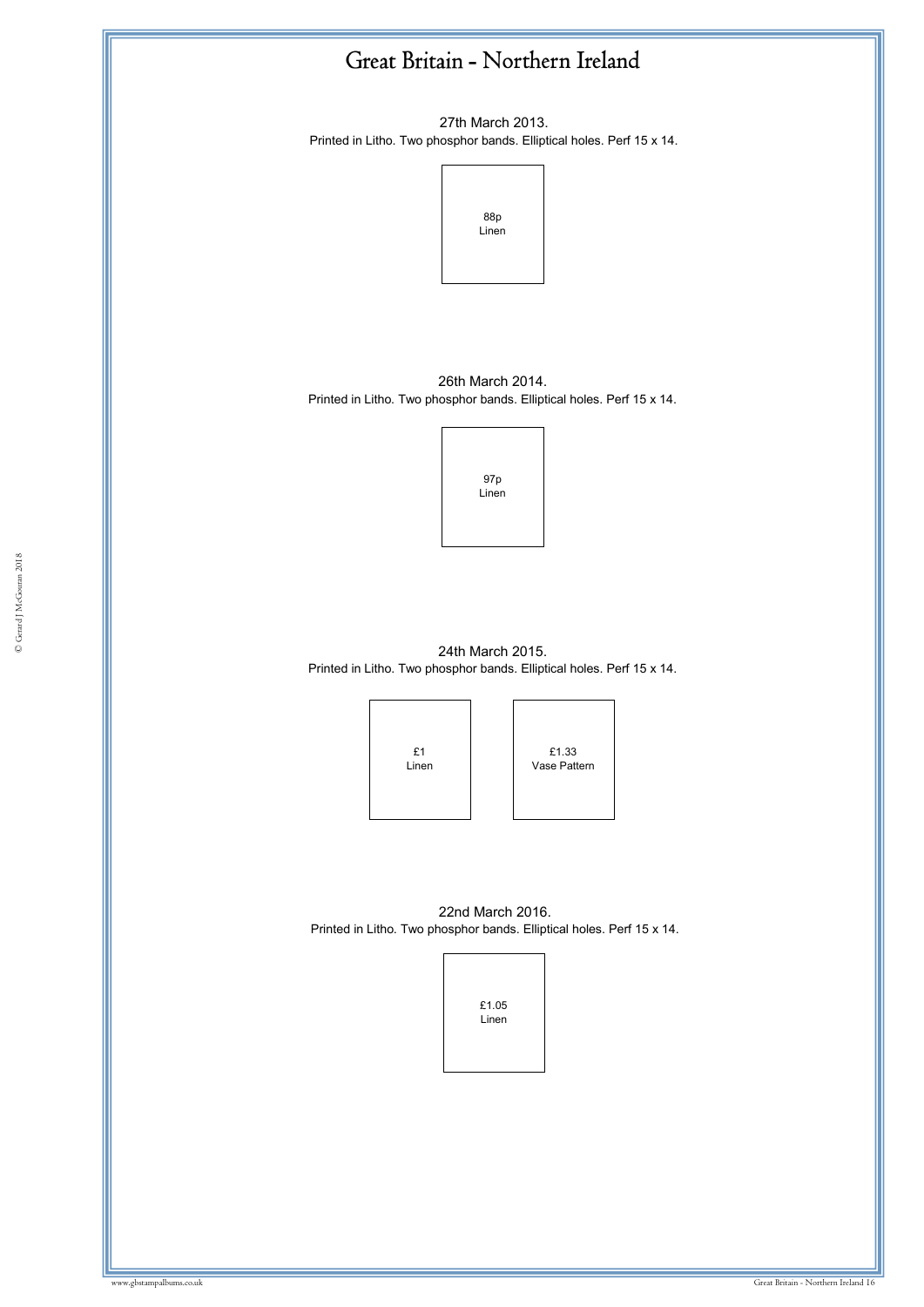

17th March 2020. Printed in Litho with white borders. Two phosphor bands. Elliptical holes. Perf 15 x 14.

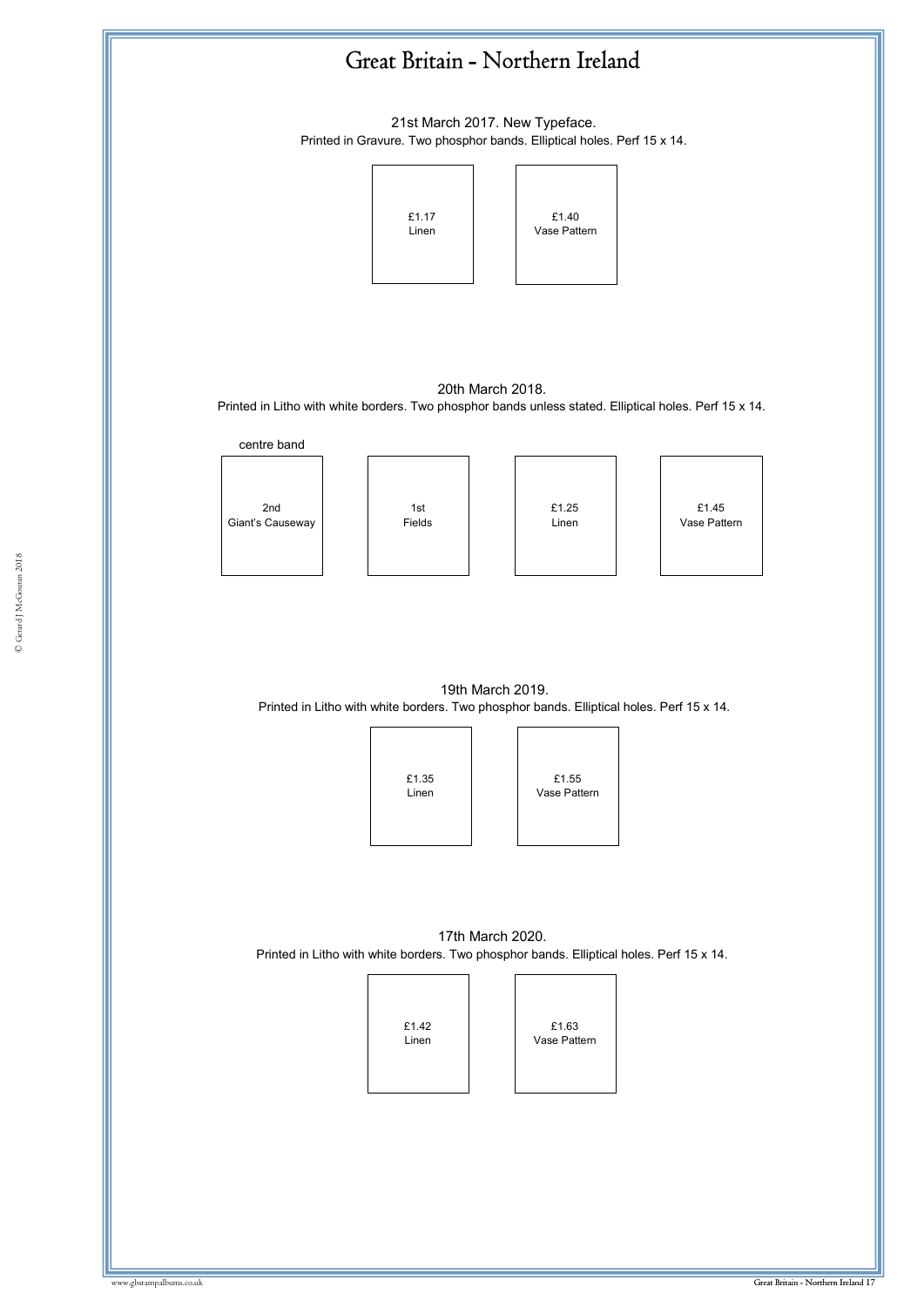23rd December 2020. Printed in Gravure. Two phosphor bands. Elliptical holes. Perf 15 x 14.



www.gbstampalbums.co.uk